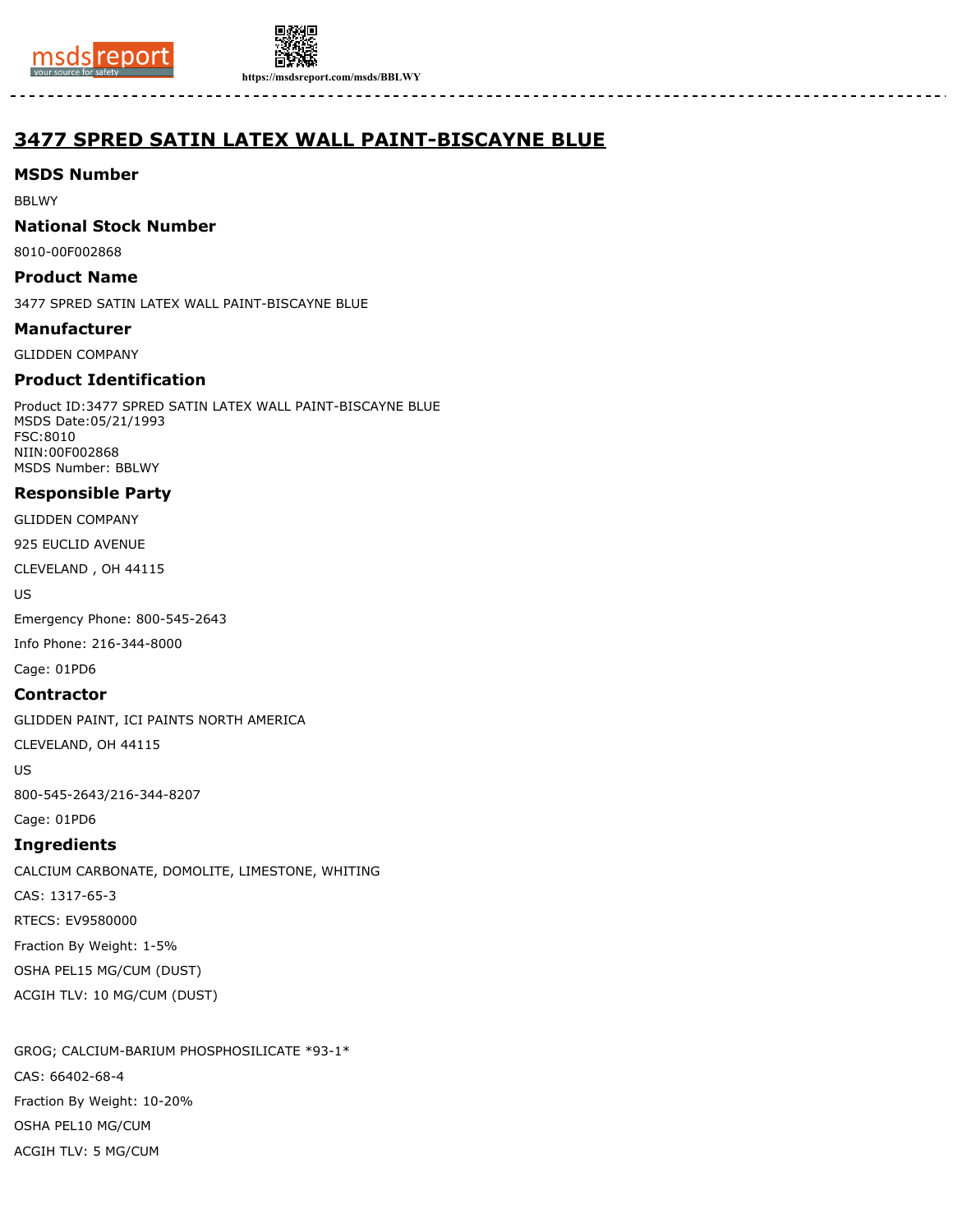



**https://msdsreport.com/msds/BBLWY**

TALC (POWDER), (ASBESTOS FREE), TALCUM; HYDROUS MAGNESIUM CAS: 14807-96-6 RTECS: WW2710000 Fraction By Weight: 10-20% OSHA PEL20 MPPCF ACGIH TLV: 2 MG/CUM (RESP DUST)

PROPANOIC ACID, 2-METHYL, MONOESTER CAS: 25265-77-4 RTECS: UF6000000 Fraction By Weight: 1-5%

TITANIUM DIOXIDE, TIO2 CAS: 13463-67-7 RTECS: XR2275000 Fraction By Weight: 5-10% OSHA PEL15 MG/M3 TDUST ACGIH TLV: 10 MG/M3 TDUST; 9293

VINYL ACRYLIC RESIN \*93-1\* CAS: 25067-01-0 Fraction By Weight: 5-10%

WATER CAS: 7732-18-5 RTECS: ZC0110000 Fraction By Weight: 40-50%

11.35

RTECS: 9999999WG

#### **Hazards**

Routes of Entry: Inhalation:YES Skin:YES Ingestion:YES Reports of Carcinogenicity:NTP:NO IARC:NO OSHA:NO Health Hazards Acute and Chronic:INHALATION: RESPIRATORY TRACT IRRITATION. RESPIRATORY PROBLEMS. SKIN/EYES: IRRITATION. Explanation of Carcinogenicity:NONE Effects of Overexposure:SKIN: DEFATTING. Medical Cond Aggravated by Exposure:EYE, SKIN, RESPIRATORY DISORDERS

### **First Aid**

First Aid:INHALATION: REMOVE TO FRESH AIR. RESTORE & SUPPORT CONTINUED BREATHING. HAVE TRAINED PERSON GIVE OXYGEN IF NECESSARY. SKIN: FLUSH W/WATER, THEN WASH W/SOAP & WATER. EYES: FLUSH W/PLENTY OF WATER FOR A T LEAST 15 MINS. INGESTION: OBTAIN MEDICAL ATTENTION IN ALL CASES.

# **Fire Fighting**